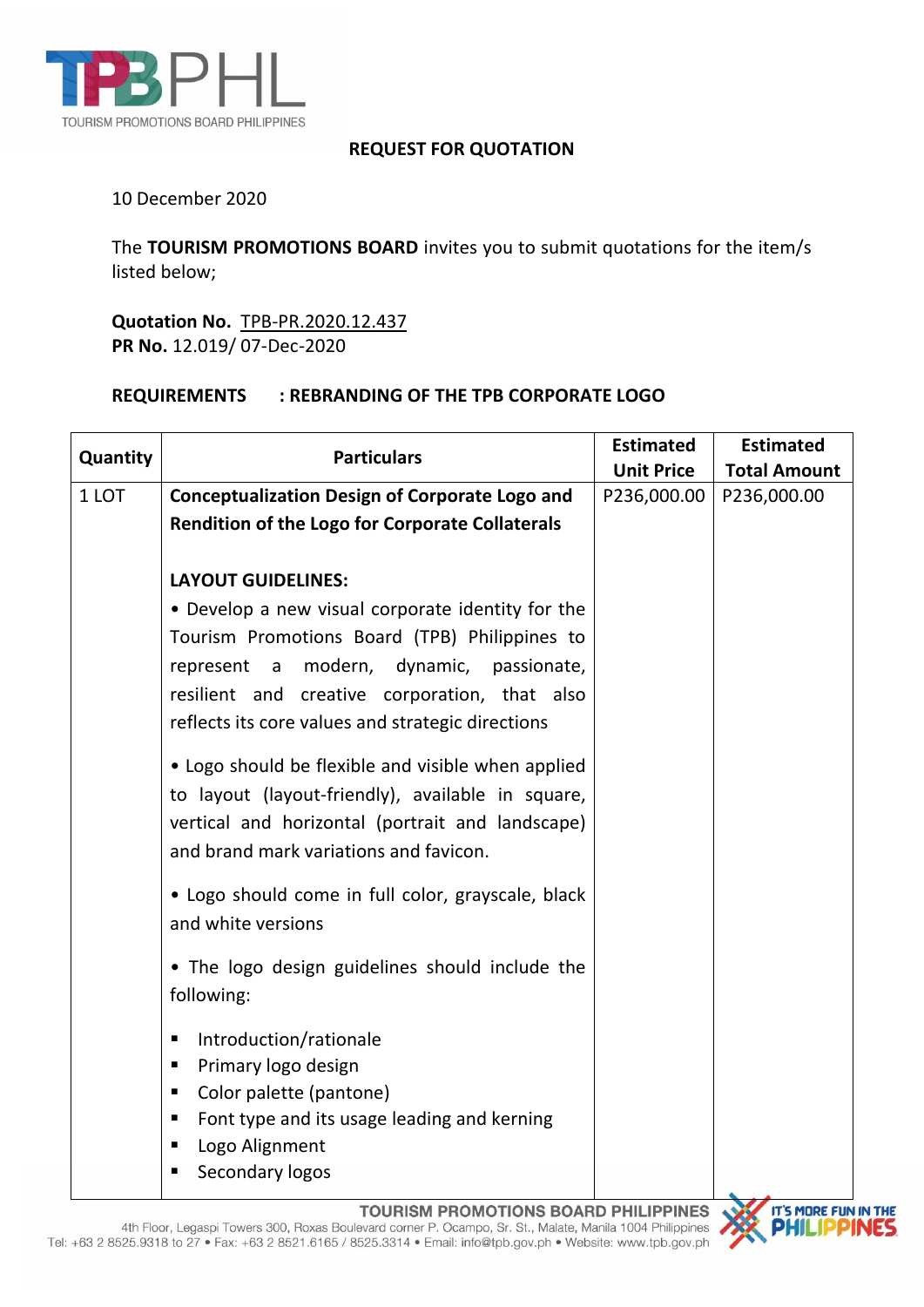| Usage of different logo variations and the<br>٠<br>application against different backgrounds<br>Usage of logo on website, ad material, and<br>٠<br>merchandise<br>Rules on the correct and incorrect usages<br>٠<br>• Create the design for the new visual identity for                                                                                                                                                                    |                       |
|--------------------------------------------------------------------------------------------------------------------------------------------------------------------------------------------------------------------------------------------------------------------------------------------------------------------------------------------------------------------------------------------------------------------------------------------|-----------------------|
| following corporate materials:<br>business<br>the<br>letterhead, envelope, corporate<br>brochure<br>template, business cards, and corporate<br>banner/streamers (vertical and horizontal).                                                                                                                                                                                                                                                 |                       |
| <b>DELIVERABLES:</b>                                                                                                                                                                                                                                                                                                                                                                                                                       |                       |
| Working files in Illustrator and PDF formats, RGB<br>and CMYK.<br>Logo<br>- Primary, horizontal, vertical, brandmark, favicon<br>variations in different color applications                                                                                                                                                                                                                                                                |                       |
| Logo guide / Brand guide<br>Introduction/rationale<br>٠<br>Primary logo design<br>п<br>Color palette (pantone)<br>п<br>Font type and its usage leading and kerning<br>п<br>Logo Alignment<br>٠<br>Secondary logos<br>٠<br>Usage of different logo variations and the<br>٠<br>application against different backgrounds<br>Usage of logo on website, ad material, and<br>٠<br>merchandise<br>Rules on the correct and incorrect usages<br>п |                       |
| Application on corporate materials<br><b>Business letterhead</b><br>■<br>Envelope<br>٠<br>Corporate brochure template<br>٠<br><b>Business cards</b><br>■<br>Corporate banner/streamers (vertical and<br>٠<br>horizontal                                                                                                                                                                                                                    | Total:<br>P236,000.00 |